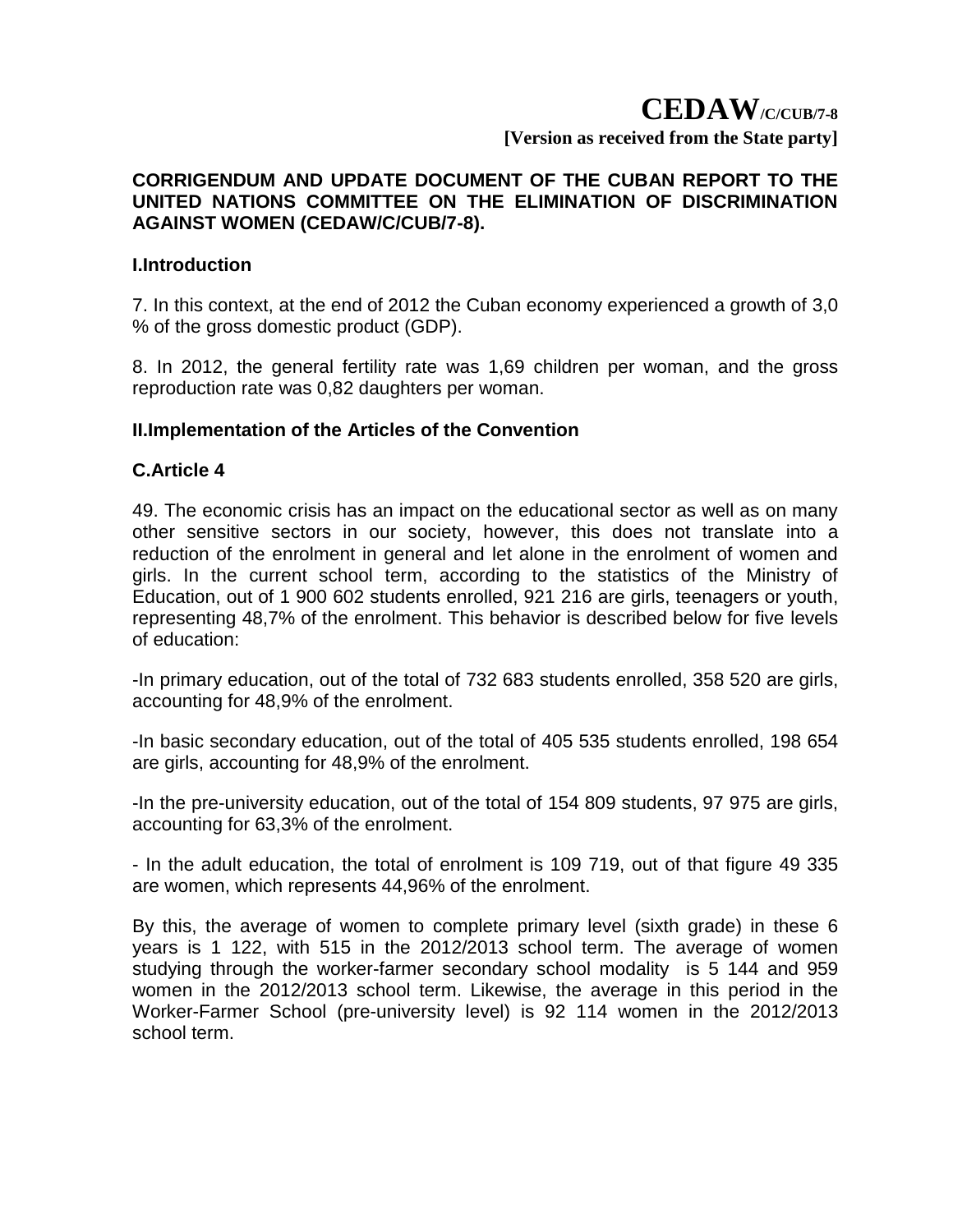### **3.Promotion to leadership positions**

53. In the last general elections held in February 2013, the presence of women raised substantially in the Provincial Assemblies of the Peoples' Power by reaching 50,9 % of all its membership and 48,86% in Parliament, placing Cuba in the third position in the world by participation of women in parliamentary positions.

While in March, according to the Inter-Parliamentary Union, Cuba had 45% of women members of Parliamenti, today that participation has been increased, something that has raised Cuba´s profile in the world stage.

55. The percentage of women in leadership positions at all levels is over 41%, being this the highest figures of all times, compared to 39% in 2010. Likewise, women are highly represented in the State Council by increasing to 13 which accounts for 41,9%. Besides, two women were elected as Vice-Presidents of the Council of this highest body of the Cuban state. Also, in the leadership of the National Assembly, out of three members elected, two positions are held by women, the Vice-President and the Secretary respectively.

### **D.Article 5**

### **5.Legislation**

81. Since 2011 there is a Program of Education on Sexuality with an special focus on matters of Gender and Sexual Rights. This program is being implemented as part of the educational curriculum approved by the Ministry of Education for all the teaching institutions.

### **6. Evaluation of the impact of the media outputs and education products**

### **7.Other evaluating mechanisms**

86. At the closing of 2012, there were 32 Women´s Chairs all over the country in higher education centers gathering almost 1 000 professionals whose mission is to mainstream the gender approach at the university teaching level, to enhance the post-graduate courses, master's degree courses and doctorates focused on this issue and to work towards achieving that the gender approach become an essential component of the teaching process. There is also the "School, Health and Sexuality" chair in all Universities of Pedagogical Sciences which has a 15 year working experience.

### **8.Violence against women.**

96. In compliance with one of the Recommendations of the National Assembly of the People's Power, on the occasion of the accountability of this body in December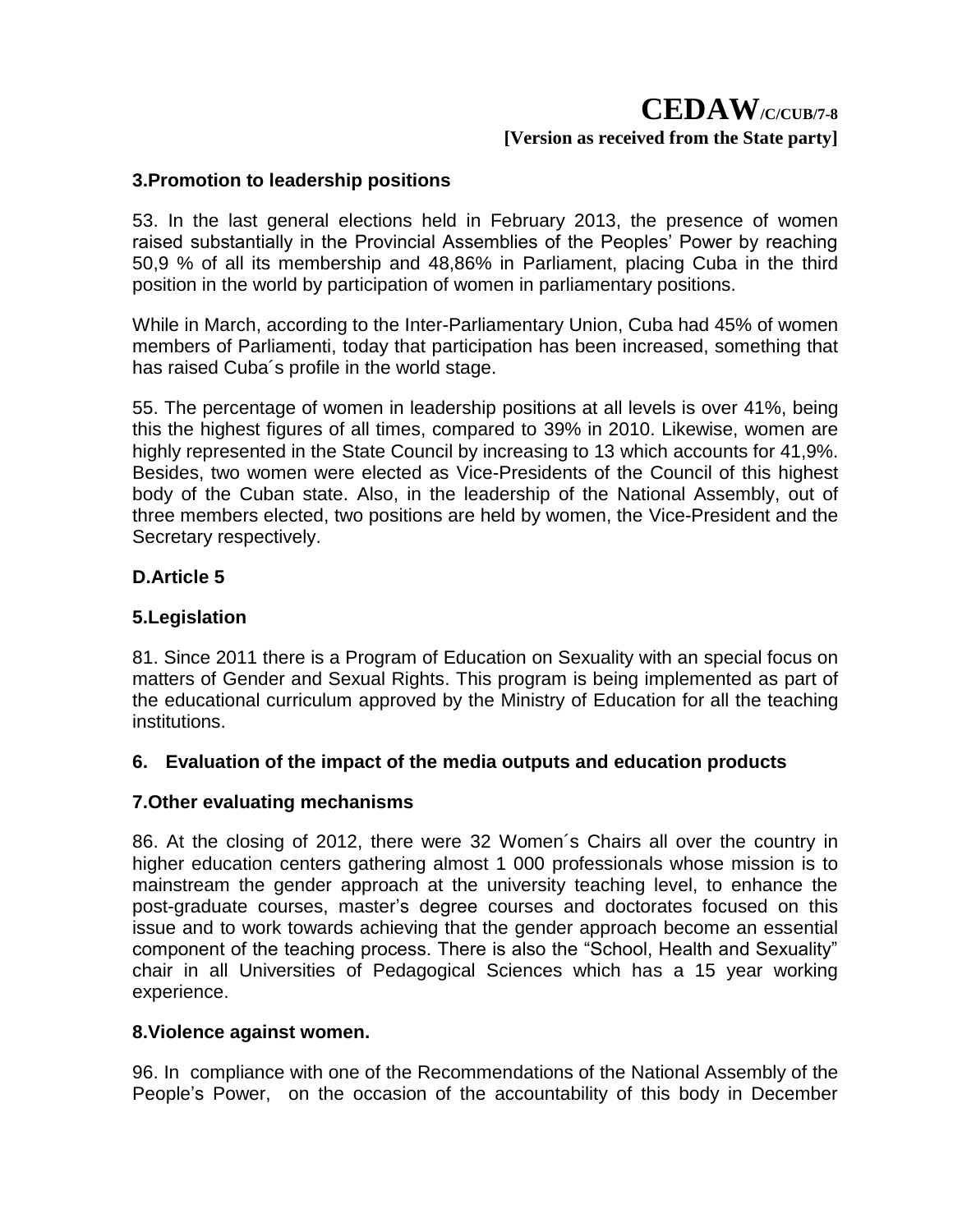2011, the activity of protection of the citizen's rights in the Office of the Attorney General of the Republic has been improved and promoted to a higher qualitative level through the inception of the Department of Assistance to the Population in the Division of Protection of the Citizen's Rights. At the same time this department has structures in the Provincial Offices of the Attorney and in the municipal levels designating specialized attorneys in such matter who provide personal replies to the citizenship.

The aforementioned allows to improve the efficacy and quality in the caring of the citizens who make complaints and requests to the organs of the Office of the Attorney. The provincial reports indicate that in 2012 assistance was provided to 18 573 women, that is 1 586 less than in 2011. The most common issues they dealt with were: the legal one, with 6 017; followed by the administrative one which reported 5 094: the civil one , with 3 725 and labor issues with 2 651; as well as other matters, 1 086.

On the other hand, 3 925 complaints, claims and reports were made by women for alledged violations of rights, 206 more than in the year 2011, concluding the processing of 265 and the verification of violations of the law in 888 cases. 76 requests were processed for the revision of criminal sentences by which there are women who have been sentenced, 10 more than in the previous year.

99. There are 174 Women's and Family Counselling Centres (COMF) of the Federation of Cuban Women (FMC) in the country . They are present in all municipalities and carry out individual and collective actions as well as activities extended to the community in conformity with the interests, needs and problems of each community. More than 7 300 collaborators work voluntarily in these centres taking substantive care and making a follow up of the situations faced by the Cuban women and families. At the end of 2011, a total of 1 202 215 women and men were counseled in the Women's and Family Counselling Centres (COMF). It should be highlighted that 19% of that total of persons were men. Such centres keep three main working lines, namely, individual counselling, group counselling and work and training, which includes training programs.

101. It should read "Universities of Pedagogical Sciences" instead of Higher Pedagogical Institutes. The same applies to paragraph 175.

### **F.Article 7**

131. 50,98% of the delegates elected to the Provincial Assemblies of the People's Power are women after the general elections of February 2013.

133. 41,94 % of the members of the State Council are women. As it was already explained, today two women are the Vice-Presidents of such body. Besides, 8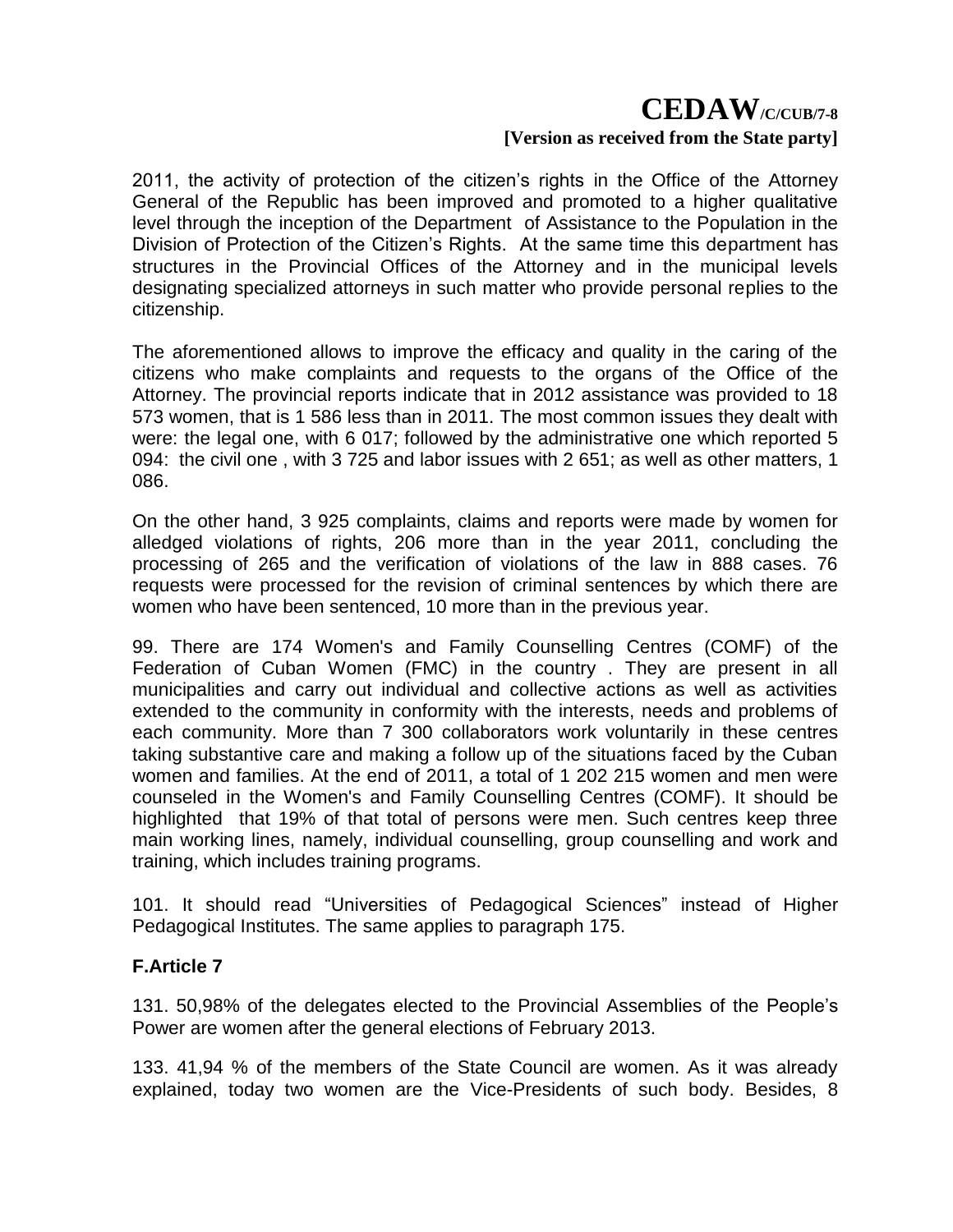women are Ministers and 42 are Deputy Ministers accounting for 35,6 y 38%, respectively.

141. Throughout all these years and sustainably since 1996, there have been achievements in the promotion of women to leadership positions in the civil state sector. While in 1996 women leader were 30,1% of the total of the leaders of the country, in 2000 they were 33,4%, and in 2012 it increased to 46,0%, the highest figure reached to date. All the provinces of the country have sustainably increased this indicator, for example, 10 women are the chairpersons of the provincial governments accounting for 66,6%.

142. In the Cuban justice system women reach a higher presence. In 2012, in the Office of the Attorney General of the Republic they represented 78% of the attorneys, a figure higher than that of the year 1999, when it was 65%. Likewise, 60% of the leaders of the Office of the Attorney are women, versus 49% in the year mentioned above.

The Ministry of Justice has 31 leader positions out of which 15 are being performed by women, among them, the Minister and a Deputy Minister, They also have 94 out of the 138 technical positions and out of the total of 293 workers, 171 are women.

77,5% of the judges are women and 50% of the Presidents of the People's Courts are also women. 64,2% of the people in leadership positions in the People's Courts System are women and 64,6% of the decision-making positions are being performed by women. $1$ 

143. In the Ministry of Education 12.786 women are leaders. Besides the Minister, 5 women are Deputy Ministers and 17 are Directors or Heads of Department out of a total of 31 positions, which represents 54,8%. There are 9 Rectors who are women out of the 14 Universities of Pedagogical Sciences, accounting for 64,2%, 27 Vice Chancellors, accounting for 47,4%, 41 Deans accounting for 61,2%. Out of 14 Faculty Secretaries, 10 are women.

In the Ministry of Higher Education 42,6% of the teaching staff and 30% of the first level executive are women, among whom there are 2 Deputy Ministers. Women represent 7% of the Rectors of the Universities as well as 30% of the Vice Chancellors; 32% of the Deans.

In the Ministry of Science, Technology and Environment 47,7% of the leaders are women versus 28,5% in 2000. The presence of women in the positions described as those of the highest decision-making level behaves as follows: Deputy Ministers 50%, Agency Chairpersons 50%, Provincial Delegates 33%, Directors positions in the Ministry 50%, Director of institutions 32%, Enterprise Managers 33%.

<u>.</u>

<sup>&</sup>lt;sup>1</sup> See Annex 1. Statistics on women in the Court system.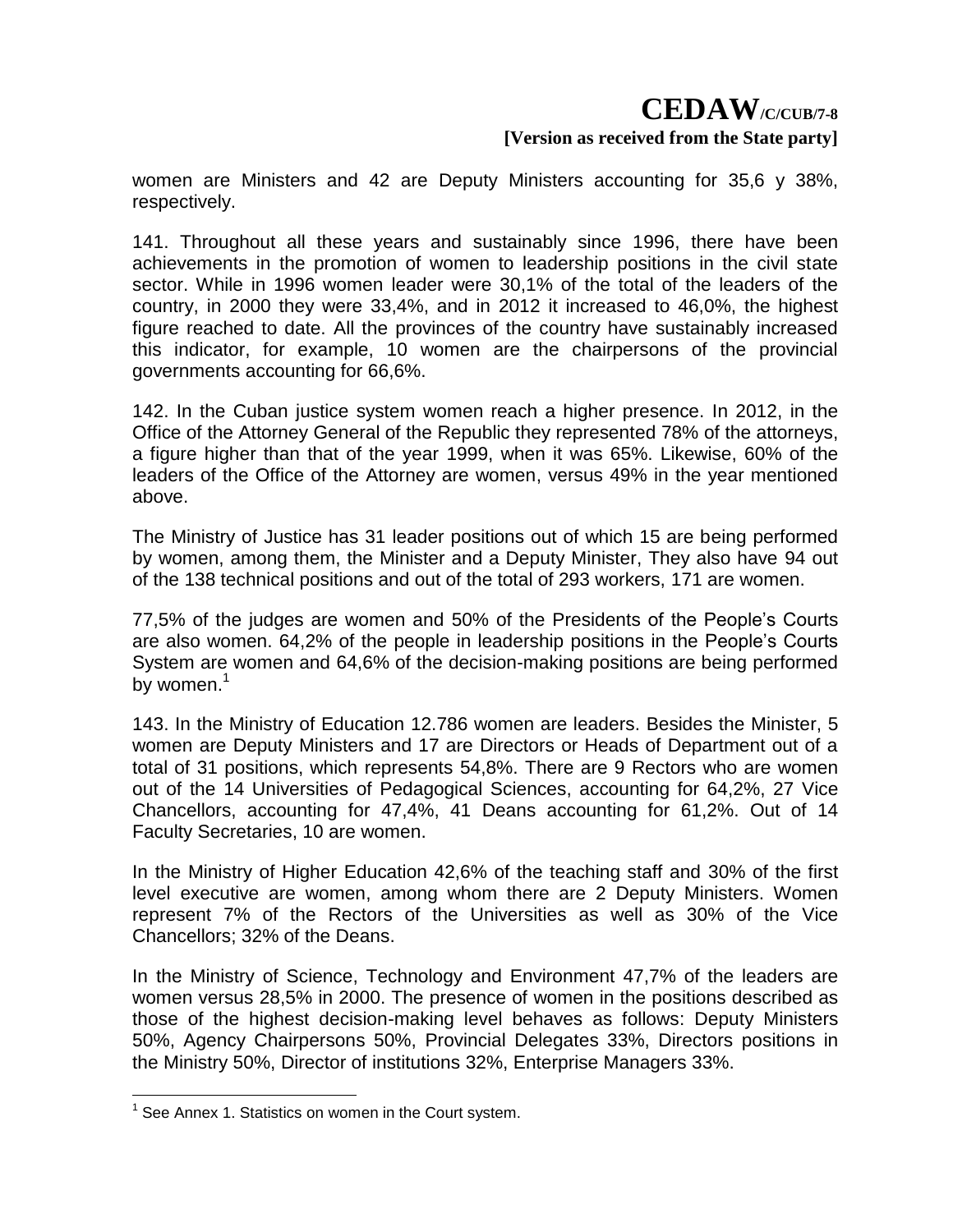145. In the Ministry of Computing Sciences and Communications 25 014 women work (data of March 2012), which represents 45.2 % of the total of workers in the system. Out of 28 242 technicians who work in this sector, 14 438 are women accounting for 51, 12%. This has taken into account the educational levels reached by women who are a majority in the technical and higher levels. They are likewise a majority in different sectors prioritized by this technologies such as education and health and in the administrative sector in general where they represent more than 70%. They are mostly present in different leadership positions at various decisionmaking levels.

148. More than 1 500 000 women are affiliated to the Cuban Worker's Union (CTC). They represent more than 45% of the total of members of the 17 trade unions of this Organization.

In the CTC's trade union leadership, women account for 66,7% in the following way: Out of the 8 professional cadres of the CTC National Secretariat, 4 are women; out of the 7 Heads of Department 3 are women, 5 are General Secretaries of national trade unions, 6 are General Secretaries of provincial branches and 99 lead municipal committees of this organization.

They account for 50% in the National Secretariat; 47,6% in the leadership of the national trade unions, 68% in the leadership of the CTC provincial branches, 63,1% in the leadership of their respective trade unions in the provinces.

### **G. Article 8.**

At the end of 2012, in the Ministry of Foreign Affairs there were 123 Ambassadors, out of whom 28 were women and 1 woman was Chargé d´Affaires. In the domestic service, women were performing high level responsibilities such as: 1 Deputy Minister, 8 Directors, including the Head of the Minister´s Office and 8 deputy directors. Besides, a total of 74 women perform leadership positions while in the leadership reserve, out of a total 80 officials, there are 30 women accounting for 37,5%.

## **I.Article 10**

166. In Special Education, out of the total of 39 340 students enrolled, 13 647 are women, adolescents and youth, who represent 34,68% of the enrolment.

177. In the period 2010-2011, 40,5% of the total of graduates of the technical and professional middle and higher level education were women, reaching 62,6% in the branches of accountancy and services and the ratio of 24,6% in the careers linked to agriculture. The ratio of women graduated at the universities of pedagogical sciences from 2008 to 2012 reached 71,2%, a ratio very similar to the gender structure of the teaching force of the country. In the school term 2011/2012 there are 193 056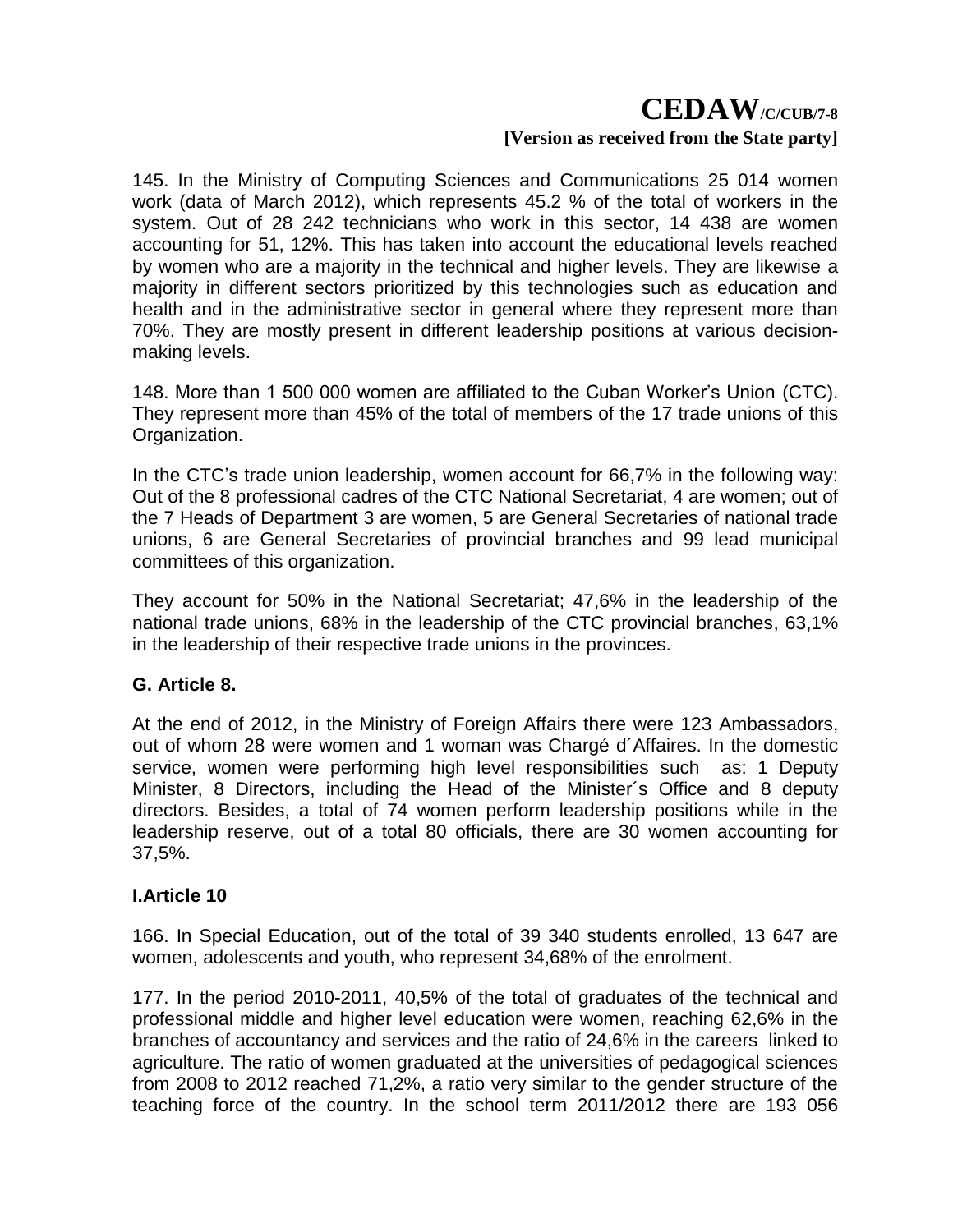students in the Technical and Professional Education, out of whom 64 424 are girls, accounting for 33,37% of the enrolment.

178. The Cuban Higher Education has been characterized by a feminization process starting from the triumph of the Revolution and a set of measures favoring the sustained access of women to all educational levels. This is expressed today in the fact that 61,6% of women were enrolled in higher education in the 2012-2013 school term. In the Pedagogical Training, out of the total of 24 854 students, 21 087 are women, which means 84,84% of the enrolment in the current school term.

180. The higest percentages of women per branches of science are in the first place in the Economic Sciences with 71,1%. Secondly, the Social and Humanistic Sciences with 69,8%. In the Accountancy career women were 74,2% in the 2011-2012 period and 63,9% in the Economics career in period 2012-2013.

184. The presence of women as Higher Education professors in the staff of full-time professors is 55,5% and as part-time professors it is 55,9%, therefore we are talking about feminization of such positions. While the female presence in the university's staff is an indicator of the development achieved by women, in this framework another indicator is also the teaching categories they reach, an expression of the equity policies that favor them. In the school term 2011- 2012 women represented 38,8% of the Tenured University lecturer and 49,8% of the Assisstant Professors, accounting for 46,6 % of the professors with higher teaching categories.

### **J.Article 11**

195. In the pre-school education, the Daycare Centers are guaranteed for daughters and sons of working mothers being 1 086 institutions reported with a total of 138 681 vacancies granted and completed, out of whom 66 356 are girls accounting for 47,84% of the enrolment in this level in 2012.

197. Their employment in the civil state-owned sector reached 43,9% in 2011. That year they represented 65,6% of the professionals and technicians, they were also 66,1% of the labor force in the educational sector and 69,8% in the health sector. More than 61 900 women in 2011 were self-employed, hence showing their capacity and possibility to be employed in an independent way and contributing to the development of the country.

## **K.Article 12**

215. At the end of 2012, Cuba had 137 inhabitants per medical doctor. Out of the total of medical doctors, 60,9% are women. The total of dentists is 13 998 (1 per every 804 inhabitants). The total of Family Doctors in the community is 13 419 in 11 486 doctor's offices. Out of them, 26 650 are Integral General Medicine specialists, out of whom 66,8% are women.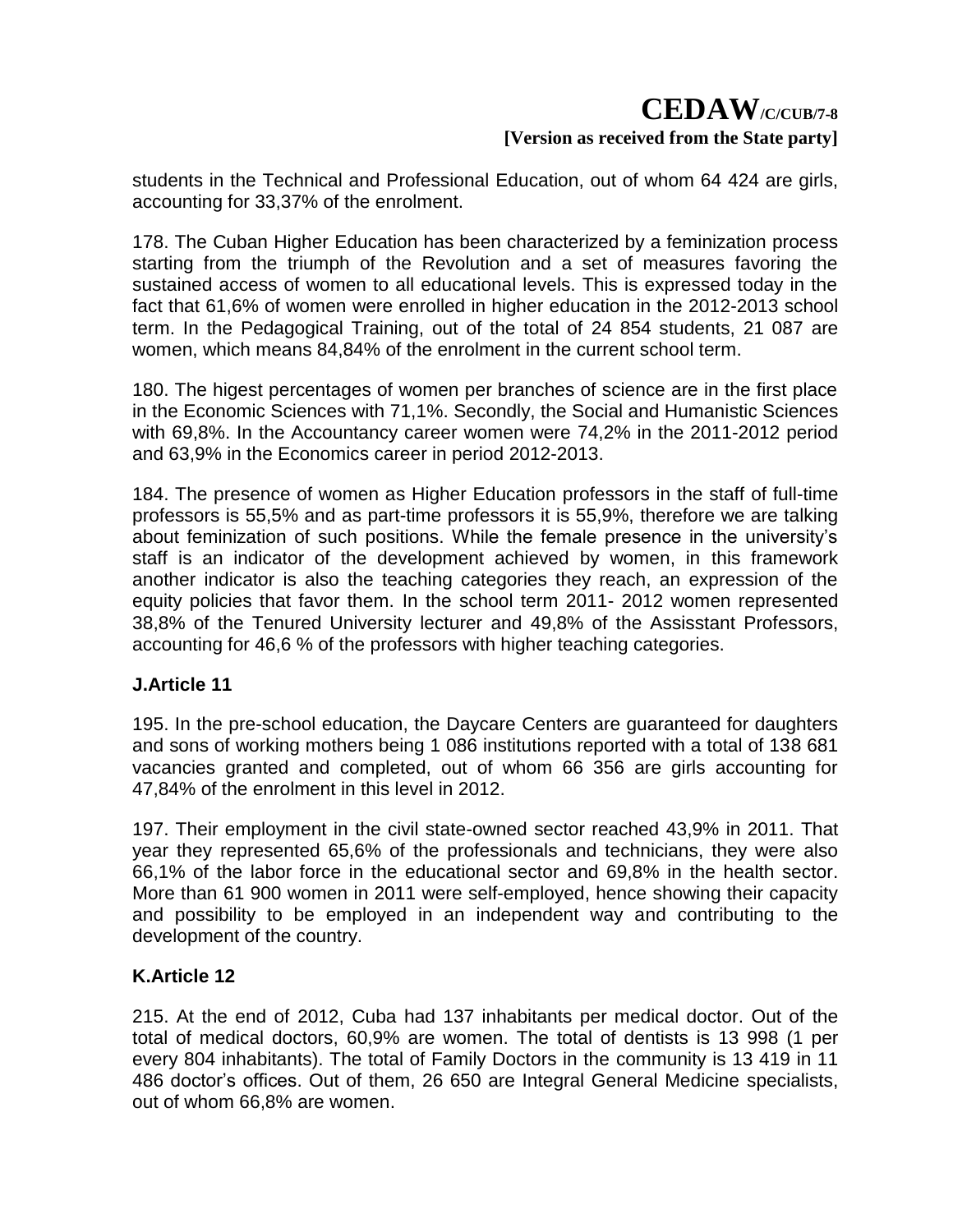As regards as to nursing, there are 92 131 persons dedicated to nursing for an indicator of 81,9 nurses per 10 000 inhabitants in 2012.

As for beds in hospitals of Medical Assistance they represent an indicator of 4,1 per 1.000 inhabitants. In the case of Social Assistance, the number of beds is 1,3 per 1000 inhabitants. In total there are 60 042 beds accounting for 5,3 per 1000 inhabitants.

### **1.Monitoring of communicable diseases**

217. The current coverages with all vaccines are over 99,5%.

### **2.National Program of Prevention and Control HIV/AIDS/STI**

221. The HIV epidemics in Cuba has been characterized as a low-level epidemics, with a slow, urban growth mostly affecting males, particularly men who have sex with other men (MSM). The data of the total population with HIV-AIDS at the closing of December 2012, behaved as follows: Total of seropositives 17 624 persons; total of cases with AIDS, 7 542 persons; with HIV (People Living with AIDS) 14 647 and total of dead due to AIDS 2.730.

The predominant way of transmission is the sexual one (99,4%). The seromonitoring in selected groups and the access to antenatal care and prevention programs of maternal-infant transmission, including the HIV test to all pregnant women, has made it posssible that such way of transmission is minimum. After 26 years of the epidemics, 5,3 millions of HIV tests have been made to pregnant women. Since 1986, 697 children of women seropositive to HIV have been born, 499 have been negative (71,6%) and 40 have been positive to HIV (5,7%). 158 children are currently kept under study.

### **3.Health care and family planning**

225. In 2011, the infant mortality rate was 4,9 per 1000 live-born children and the mortality rate of children under 5 years old was 6.0. At the end of 2012, the infant mortality rate was reduced to 4,6 X 1000 live-born children and the mortality rate of children under 5 years old to 5,9 per 1000 live-born children.

226. The neonatal death rate is kept under 3,5 per 1.000 born, reaching at the end of 2010, 2,8 x 1000 born-live children. In respect of gender, the infant mortality rate of girls is lower than that of the boys (rates of 4,0 and 5,2 per 1.000 live-born children respectively).

228. The maternal mortality rate in our country is among the lowest in Latin America. At the end of 2012, the maternal mortality rate was reduced to 33,4 per 100 000 liveborn children (21,3 accounted for direct causes and 11,9 for indirect causes). In Cuba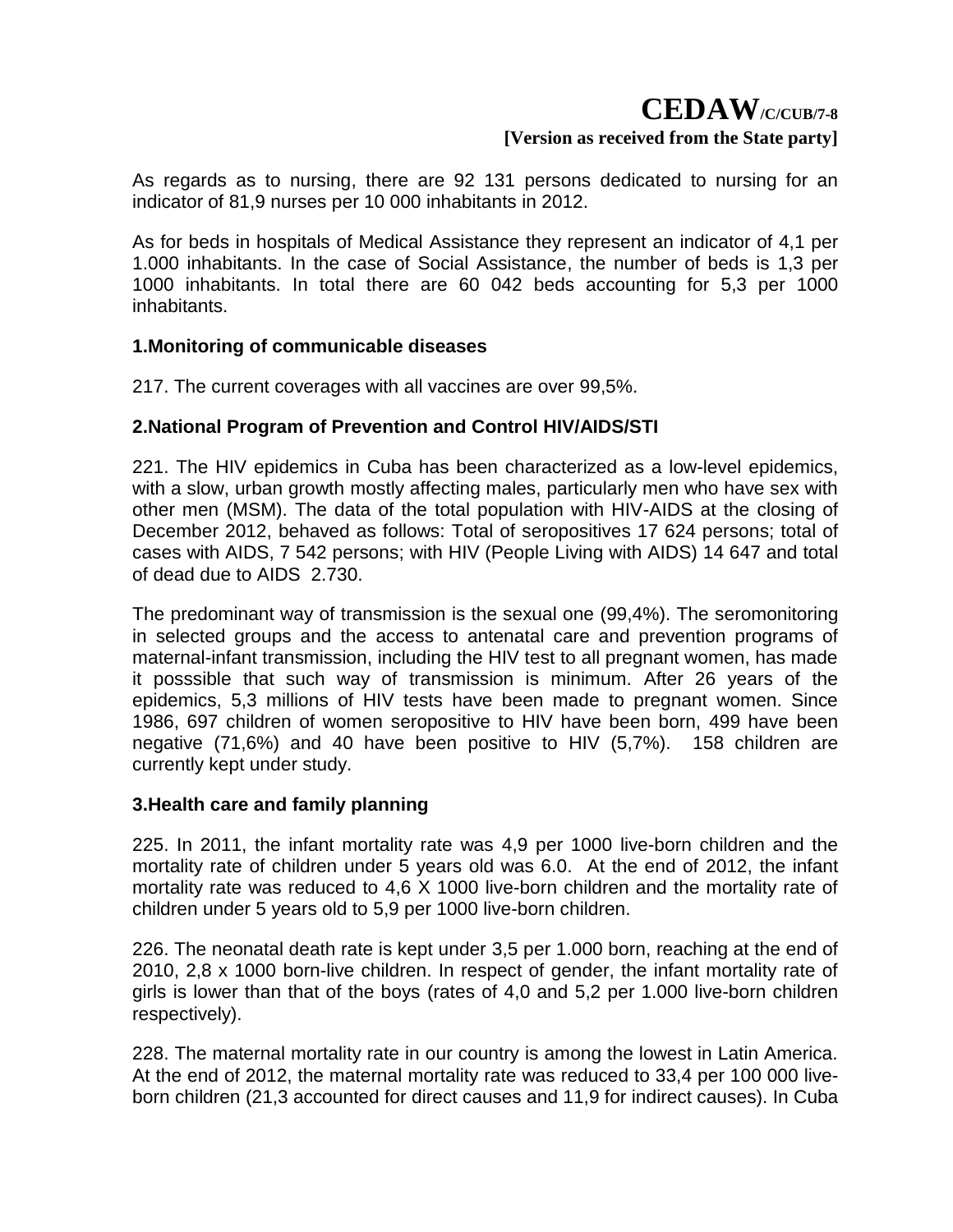pregnant women are secured with a quality integral medical care, with a coverage of 15,8 average controls per expectant mother.

In 2012, a Ministerial Resolution was approved enforcing the implementation of a program for reducing the maternal morbility and mortality. The maternal homes were reorganized and compacted so as to guarantee a better quality of the medical assistance provided to risk expectant mothers. Their number was reduced from 335 in 2008 to 143 in 2011. For five years now we have kept the low birth weight rate under 6%, at the end of 2012 it was 5,2 %.

230. In Cuba, , the dissatisfied needs of the family planning were at 22,2% in 2011. By Ministerial Resolution, the methodological guides for all types of voluntary termination to pregnancy were updated (health regulations for abortion).

#### **4. Ginecological cancer**

231. In 2012, 692 423 women were examined accounting for a rate of 177,2 per 1.000 women being 25 years and older.

232. In 2012, the mortality rate caused by breast cancer was 27,1 per 100.000.

#### **5. Care of older women**

233. In the community care there are:

Grandparents' Centers: A modality for taking care of the older people and socializing in the community. There is the participation of 13 mil 98 adult women and a total of 838 thousand 811 older persons of both sex.

Home care: An option for the older persons who live alone or with other older persons, 108 mil 908 older persons are being taken care of.

Caregivers' School: There are 115 schools with the main objective of training the family regarding the care of older persons.

Family care cantines: There is a total of 55 thousand 580 in the country with the purpose of securing the food and the nutritional condition of the older persons and the persons with disabilities.

University Chairs for the Older Persons: Thanks to the joint work of the Ministry of Education, the University of Havana and the CTC, in the country there are more than 20 thousand classrooms and more than 17 thousand older persons already graduated.

Grandparents' homes: A modality that guarantees the care of 7 thousand 398 older persons in 233 homes.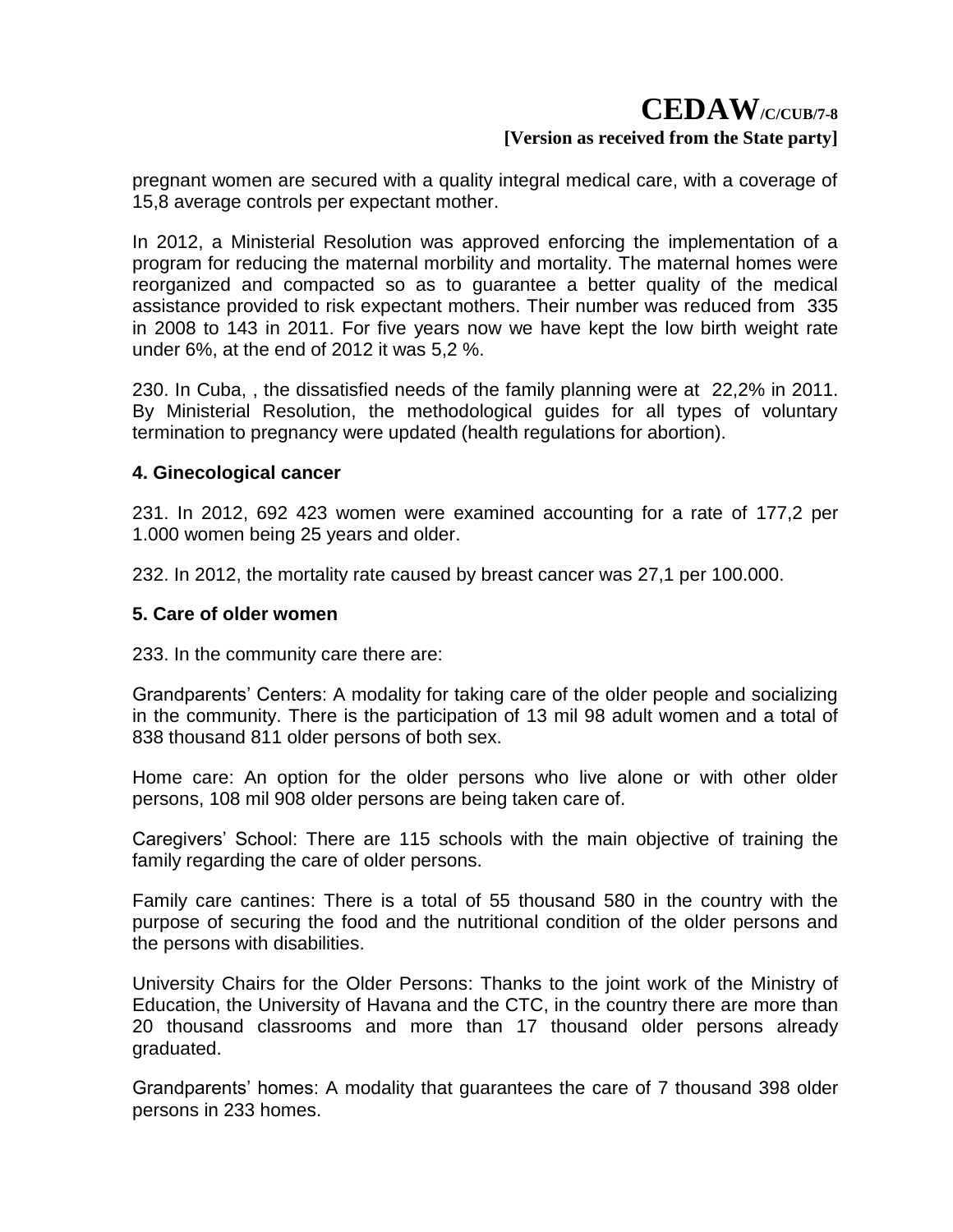In regards to institutional care, there are 144 homes for the elderly with 9 thousand 399 aid-package beds and 2 thousand 762 with the objective of securing the integral and constant care of older persons who, because of different reasons, are not able to keep an independent and autonomous life and cannot be taken care of at home for their dependent situation.

235. For those older persons who need hospital care, there are 38 Hospitals of Geriatric Services in all the provinces of the country and a Research Center on Longevity and Aging (CITED).

#### **6. Disabled women**

236. Those persons with intelectual disabilities who also have other social and family disadvantages are taken care of in a semi-boarding or boarding system in the 31 Psicopedagogical Medical Centers which have an aid-package of 2 thousand 596 and one thousand 57 in semi-boarding conditions.

237.Within their own Organizations of the Association Movement of Persons with Disabilities in the country, women play a daily increasingly relevant role in the assignation of and participation in the different activities developed in this context, without any prejudice or stereotypes. At present there are three associations: one of the Physical and Motor-Functions' Disabled Persons (ACLIFIM) with 75 thousand members, another one of the Blind and Visually Impaired Persons (ANCI) with 31 thousand members and another one of the Deaf and Hearing Loss Persons (ANSOC) with 23 thousand members. In total these associations have 129 thousand members.

238. A program with a special relevance for the economic independence and the integration of the persons with disabilities as well as their self-esteem is their assignation to labor. In this sense, the promotion and support of the labor policy is outstanding thus generating a total of 14.624 jobs, out of which 5.879 have been for women (35,4%).

Resolution No.14, dated April 15, "Regulations for the employment of persons with disabilities" was enacted, and among its provisions it establishes that the persons with disabilities interested in getting a job, avail themselves to the Regulations. It also provides that persons with disabilities, who are suitable for jobs, receive in the entity they are assigned to an on-the-job training, if necessary, in order to develop the basic skills, taking into account how serious their disability or functional limitations are for performing the work concerned<sup>2</sup>.

<sup>&</sup>lt;u>.</u>  $2$  See Annex 2. To implement the training, the manager of the work center appoints an instructor according to his/her renowned labor experience and knowledge of the activity. The worker chosen as instructor is briefed on the assigned task and the expected results. The instructor and the training experts of the entities concerned are in charge of designing a schedule with the different stages of the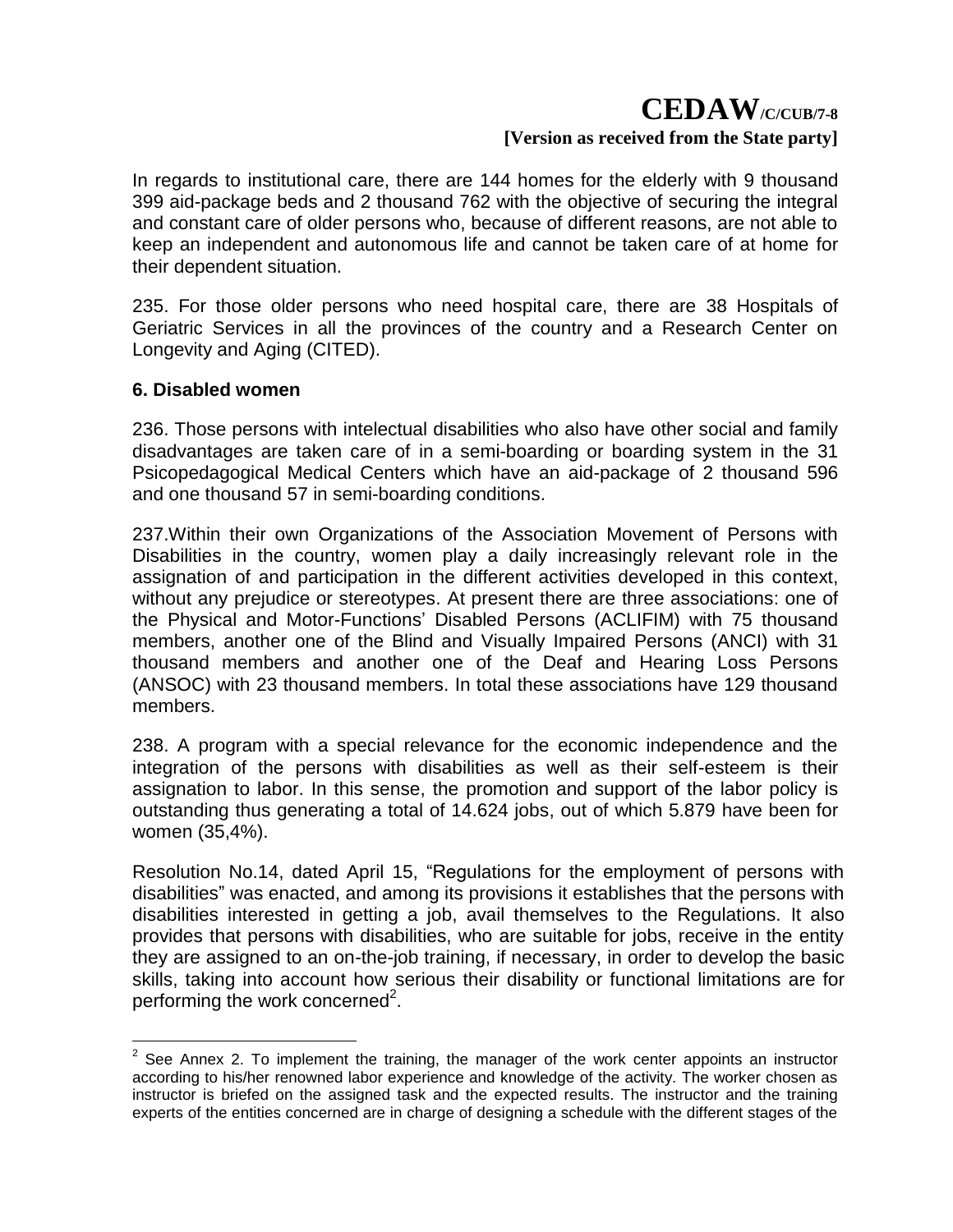#### **7.Program of Chronic Non-Communicable Diseases**

240. In 2012 the mortality caused by Chronic Non-Communicable Diseases among men was 702.1 per 100.000 inhabitants, while in the same period it was 617.0 per 100.000 inhabitants among women.

241. There is a National Program for Taking Care of the Diabetic Pregnant Women, which, together with the gestational diabetes screening, prevents the perinatal mortality and the congenital malformations. During the period 2008-2012, 19 services of specialized care of diabetic expectant mothers were developed in the country, by which care was provided to 13 082 pregnant women who had Diabetes Mellitus.The figures of congenital malformations have been reduced from 4,6% to 0,2% in expectant mothers and those of perinatal death from 5,2 to 0,6% in the cases of pregnant women with pre-gestational diabetes who received preconceptive care.

#### **L.Article 13**

250. In 2011, women involvement in the Civil State Sector was above 43,9%.

252. In 2011, thousands of people were working in the Cuban business companies, joint ventures and branches and 48,0% of them were women.

### **1.Social Security and y welfare assistance**

254. a) In 2011, 1 652 868 persons were social security recipients.

#### **5. Culture.**

<u>.</u>

264. At the end of 2011, there were 255 movie theaters, 464 video halls, most of them in rural areas; 267 museums and 72 theater halls, 314 cultural centers and 18 trova centers, 117 art galleries, 356 libraries with an annual average attendance of 7 million people.

There are currently five national television channels plus an international one. Along with this, there are 15 regional channels (one for each administrative area of the country), which broadcast local programming inserted into the Tele Rebelde channel. Additionally, each provincial capital and other relevant municipalities have a television channel of local reach totaling 53 channels of TV, distributed from national to municipal level. There are particularly two national educational channels with a general programming focused on culture and information which in 2011 broadcasted a total of 8 286 hours; out of which 1.255 were dedicated to the general programming

corresponding training from familiarization or adaptation of the disabled worker up to the adquisition of the skills to perform his/her job.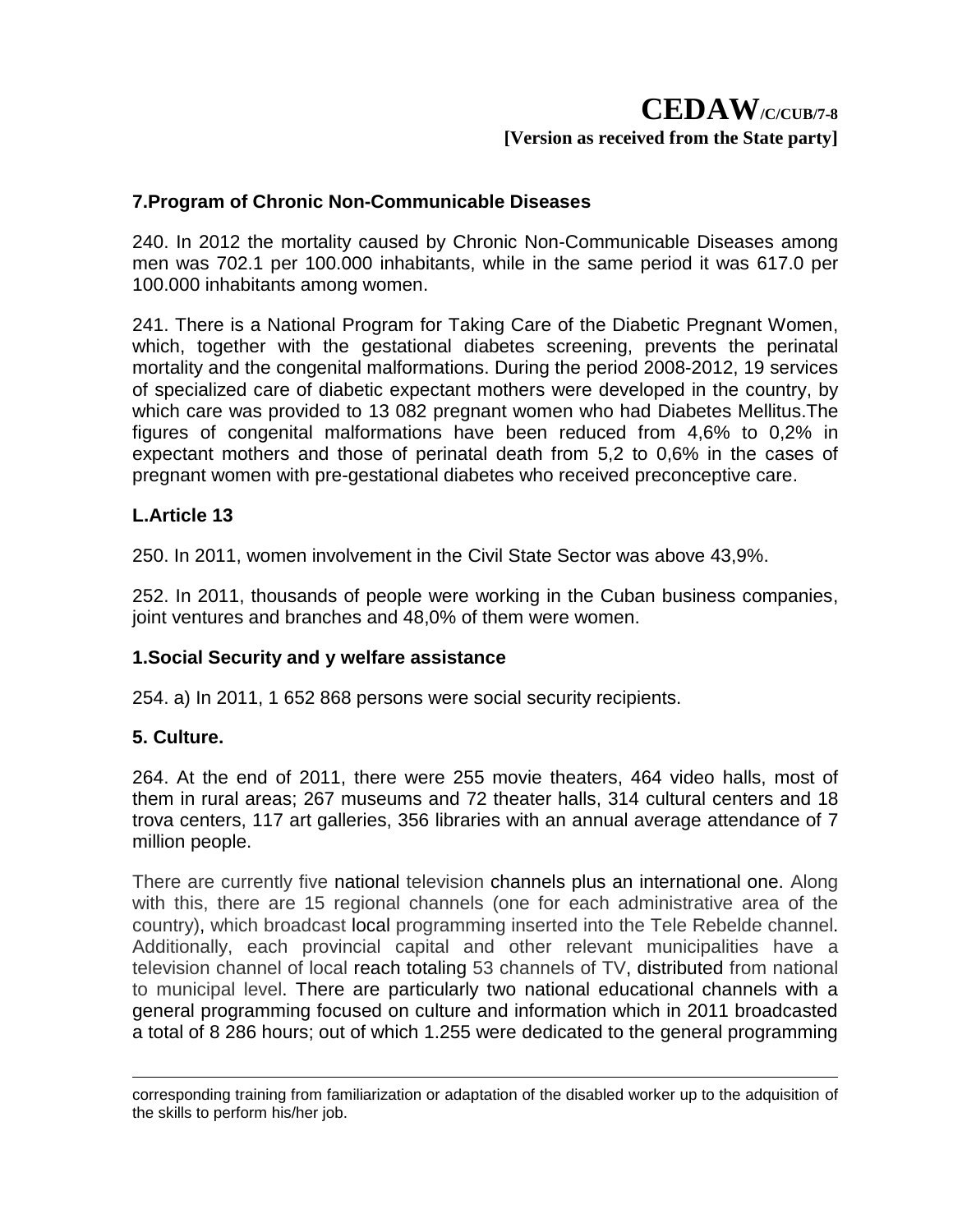called University for All, in the interest that people study specialized courses in all fields of knowledge, something highly accepted by the population.

Regarding radio broadcast, the country has 96 radio stations, including national, provincial and local stations.

In the area of artistic and literary culture, the debate of the issues specifically linked to women is developed, on one hand, in spaces created for that purpose where, besides debating a wide range of topics that promote the discussion of issues such as the participation and representation of women in the cultural production, their agency, their visibility.

They also become trans-disciplinary spaces with an important involvement of the human and social sciences where the aspects of gender, race, the struggle against discrimination, violence against women and others are dealt with. The *Women Study Program*, founded in 1994 in Casa de las Américas and more recently the *Gender and Culture Program -. Looking from Suspicion*, of the Unión de Escritores y Artistas de Cuba (Union of Writers and Artists of Cuba), have developed meetings, international colloquia and others on different topics related to women: gender policies and video clip, sexual diversity in the Cuban audiovisual…up to where the change; feminist literature in Cuba, gender violence in the Cuban pop music, feminist critique in arts, feminism in he Cuban culture: Camila Henríquez Ureña, Afrocubans.

The *Tod@s contra la violencia Group* was set up; there was a campaign against gender violence; there was the convening to a poster contest *No to violence against women;* the presence of women in Cuban movies increased in the fields of production, photography and edition, as well as, at a lower level, in the movies filmmaking; specific spaces have been organized on the women participation in the Cuban movies and presently the First Meeting of Women of the Audiovisual is being organized.

The presence of women in the cultural sector is outstanding with 44,8% of female presence in all levels of leadership. Institutionally, the directors or chairpersons of the National Ballet, the National Heritage, the National Museum of Fine Arts, the Cuban Book Institute, the Performing Arts Council and the Council of Cultural Centers are women. In the meantime, the presence of women in the fields of high artistic and literature creation has greatly increased. Regarding the two most important cultural non-governmental organizations, the situation is as follows: In the UNEAC 35% of the members (9 455) are women and they represent 50% of its executive, while in the Hermanos Saíz Association, 67 women are members of the provincial executives and 5 women are National Chairwomen who belong to the National Council of the Association.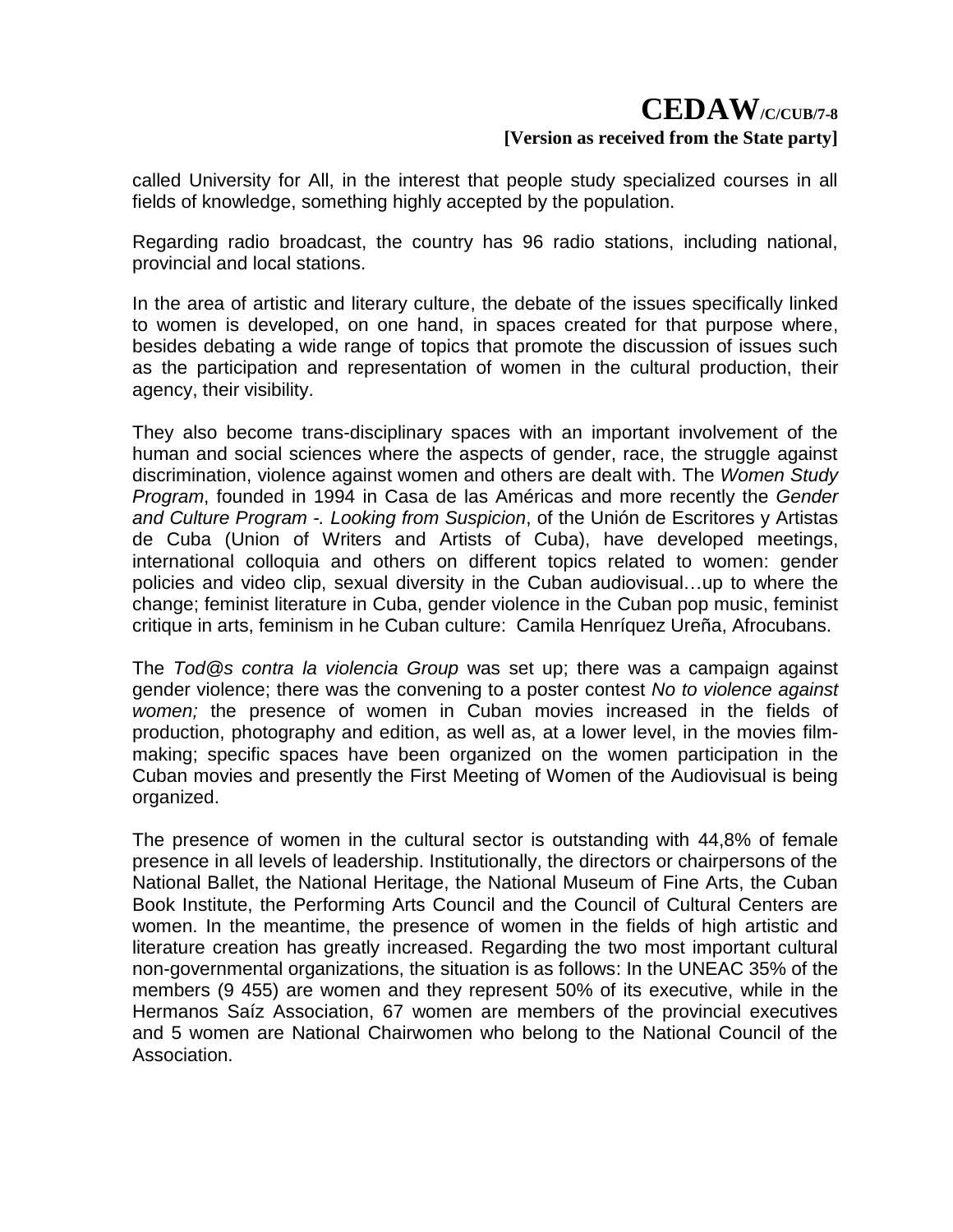In respect to the enrolment of the National Center of Art Schools, 65,2% are women. In regards to research works, the female presence represents 70% of the scientific potential of the entities of science in the Cuban cultural field. In the two-year period 2010-2012, fruitful research projects dealt with the topics of gender, gender and race, traditional popular music and religion, among others.

265. From 2006 to 2011, more than 21 million inhabitants attended the International Book Fair and about 19 million copies were sold.

266. There is an outstanding presence of women throughout the specialties at the Cuban Institute of Radio and Television (ICRT), who represent 48% out of the total of workers. 61,2% of the journalists are women.

267. In the 2011-2012 school term graduation at the School of Arts, 48,0% were women out of the total of graduates.

### **6.Sports**

269. In the 2011-2012 school term graduation at the Schools of Physical Culture, 34,4% were women out of the total of graduates.

There are specific groups which practice different sports. Their number have been increasing, for example in 2004 a total of 491.000 developed sports, while in 2011 the number grew up to 678 343. In many of these groups, women have the highest presence or they are the direct beneficiaries. The figures of the 2010-2011 period are the following: Program of physical activity for hypertensive persons (172 282 women); Program of Aerobic Gymnastics (222 456); Program of Gimnastics with boys and girls (143 014); Program for children still on milk (46 537).

270. The persons with disabilities join the sports areas, 11.453 in 2004 and 18 405 in 2011.

271. In the Olympic Games of Cuban Sports of 2010 1 142 women participated, representing 43,0 % of the total of Cuban participants.

### **M.Article 14**

281. In the Sugar Sector, 22% of the labor force are women. Out of the total of its executives, 590 are women, representing 9% out of whom 41 are enterprise managers, 9 are managers of Agroindustrial Complexes and 1 is the Manager of a Business Group. Our aspiration are not the indicators, but they mark an inflexion point in the main role played by women in the agricultural sector, which in the past was almost exlusive for men.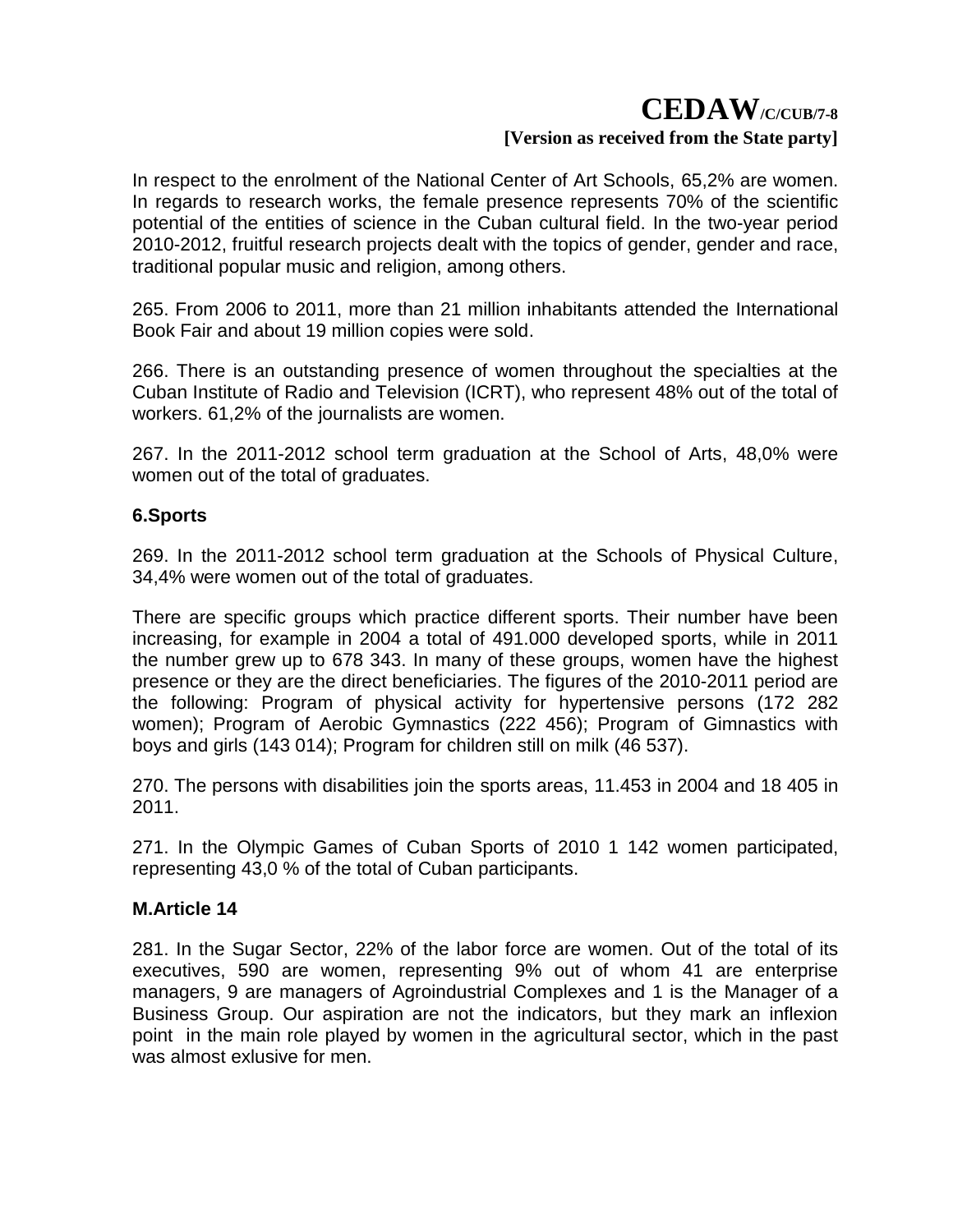283. Today, according to the statistics of women associated to the Cooperatives of Credits and Services (CCS), 12.406 women are land owners and 459 are tenants which reflects the achievements of women in this field.

285. In the Ministry of Agriculture there are 175 498 women registered in the system, out of whom 121 344 are rural women. 10 476 women are associated to the Cooperatives of Agricultural Production (CPA) and 56 424 women are associated to the Cooperatives of Credits and Services<sup>3</sup>.

\_\_\_\_\_\_\_\_\_\_\_\_\_\_\_

 3 See Annex 3.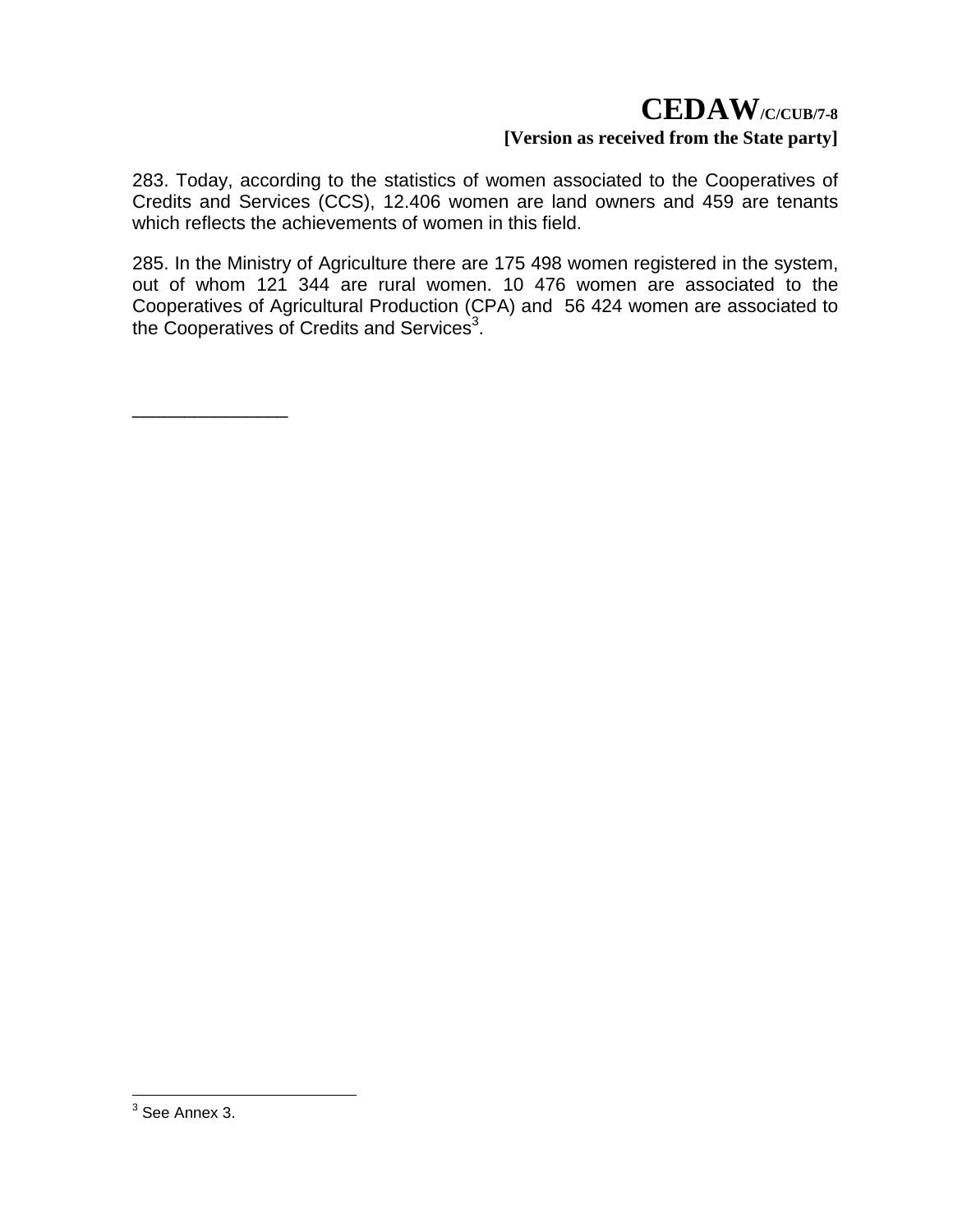## **Annex. 1 DATA ON WOMEN IN THE COURT SYSTEM (2012). (SOURCE: PEOPLE'S SUPREME COURT)**

| Total of Judges          | 931    |  |  |
|--------------------------|--------|--|--|
| Out of them, women       | 722    |  |  |
| Percentage it represents | 77.5 % |  |  |

| <b>Total of Cadres</b>   | 372    |  |  |
|--------------------------|--------|--|--|
| Out of them, women       | 239    |  |  |
| Percentage it represents | 64.2 % |  |  |

| <b>Total of Decision-Making Positions</b> | 178    |  |  |  |
|-------------------------------------------|--------|--|--|--|
| Out of them, women                        | 115    |  |  |  |
| Percentage it represents                  | 64.6 % |  |  |  |

| Women cadres qualified in Business Management and Leadership Issues |     |  |  |  |  |  |
|---------------------------------------------------------------------|-----|--|--|--|--|--|
| In leadership                                                       | 143 |  |  |  |  |  |
| Civil Service                                                       | 54  |  |  |  |  |  |

| Working women studying Law |     |  |  |  |  |  |  |
|----------------------------|-----|--|--|--|--|--|--|
| Studying                   | 101 |  |  |  |  |  |  |
| Graduated                  |     |  |  |  |  |  |  |
| Elected as Judges          | 10  |  |  |  |  |  |  |